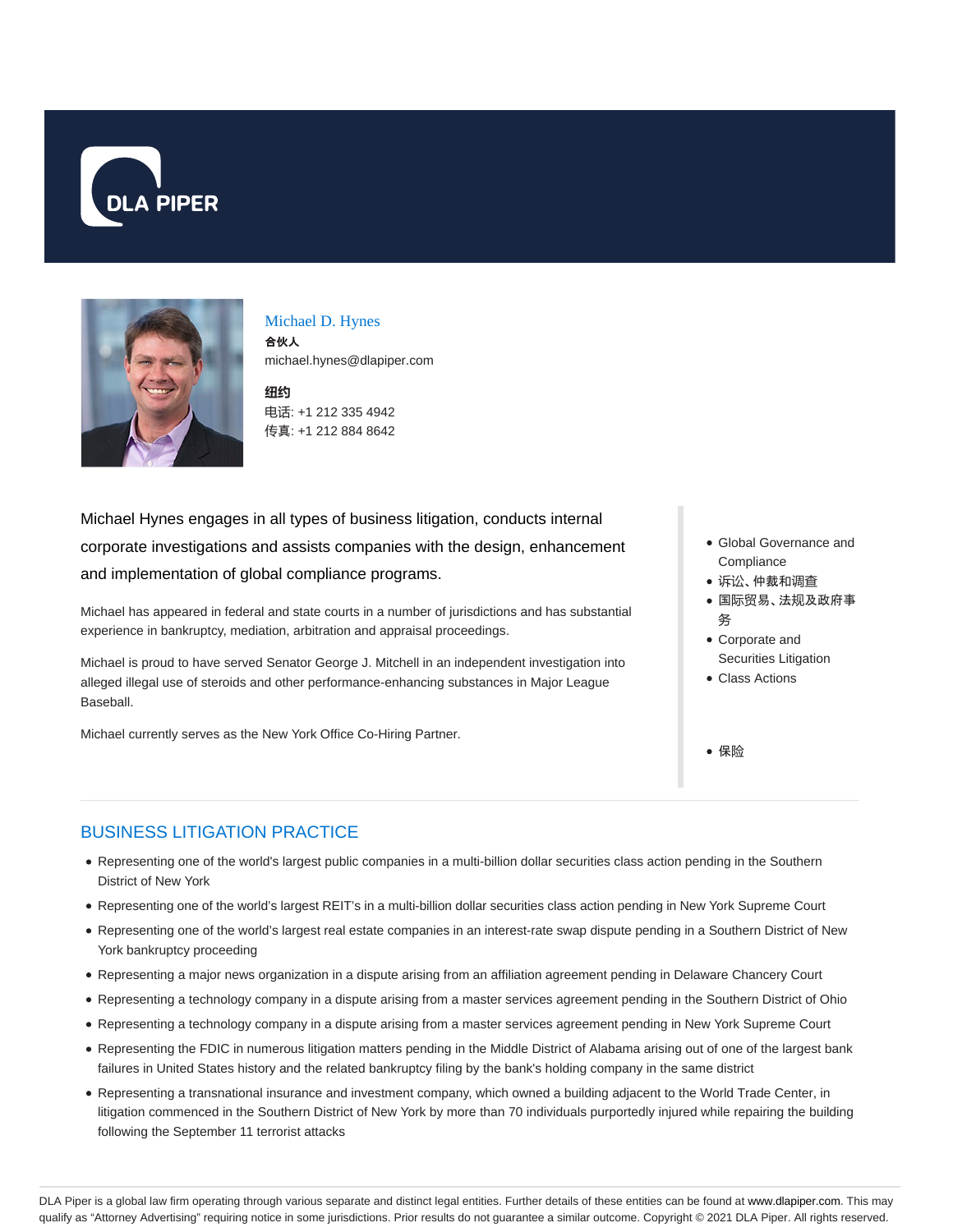- Representing a premium financing company in litigation pending in New Jersey state court arising from a multi-million dollar Ponzi scheme
- Advising several investment funds, hedge funds, investment bankers and liquidators in a wide variety of contract disputes and regulatory issues
- Represented one of the largest developers and managers of continuing-care retirement communities in numerous litigation matters arising from multiple bankruptcy proceedings
- Represented one of the world's largest public companies in a multi-billion dollar securities class action pending in the District of New Jersey. This case resulted in a favorable settlement for the firm's client
- Represented a technology company in an arbitration arising out of a dispute over a master services agreement. This case resulted in a favorable settlement for the firm's client in advance of discovery
- Represented a lead corporate sponsor of a prominent professional sports event in New York state court litigation over the alleged breach of a multi-year, multi-million dollar sponsorship agreement. This case resulted in a favorable settlement for the firm's client in advance of discovery
- Represented the chief operating officer of a major pharmaceuticals company in connection with insider trading allegations alleged in a multi-million dollar securities class action filed in the District of New Jersey and in multiple regulatory investigations. This case resulted in a favorable settlement for the firm's client in advance of discovery
- Represented one of the largest lenders in the US in a lawsuit filed in the Northern District of Illinois in connection with the misappropriation of funds by one of the company's former business partners. This case resulted in a favorable settlement for the firm's client in advance of discovery
- Represented a biofuel manufacturer in New Jersey state and federal courts in connection with the theft of valuable machinery. The matter was settled favorably after the firm's client won a temporary restraining order against the adversary
- Represented a corporate successor in litigation in New Jersey state court following a cross-border transaction. Summary judgment was awarded in favor of the firm's client and no appeal was filed
- Represented one of the largest lenders in the US as well as several individual defendants in a multi-million dollar lender liability case brought in the Eastern District of New York, which included claims ranging from breach of contract to fraud to civil RICO violations. The case was resolved in favor of the firm's client on a motion to dismiss
- Represented one of the largest lenders in the US as well as several individual defendants in a multi-million dollar lender liability case brought in New York state court. The case was resolved in favor of the firm's client on a motion to dismiss
- Represented one of the largest companies in the US in a lawsuit filed in New York state court arising out of a failed merger. The matter was settled favorably for the firm's client through mediation
- Represented one of the largest companies in the US and several venture capitalist firms as well as several individual defendants in a New York state court case arising out of a failed startup company. Through mediation, the case was settled favorably for the firm's clients
- Represented one of the world's largest companies in negotiations with its departing chief executive officer
- Represented a large telecommunications company in connection with several claims brought in New York state and federal courts pursuant to the Telecommunications Act. All claims against the firm's client were voluntarily dismissed with prejudice after a motion to dismiss was filed
- Represented a large information technology company in a New Jersey state court case filed by the company's former CFO in connection with an indemnification agreement. Through mediation, the case was settled favorably for the firm's client
- Represented several interested parties in numerous bankruptcy proceedings, including several evidentiary hearings and confirmation trials, filed in the Northern District of Texas
- Represented, on a pro bono basis, a museum in litigation filed in New Jersey state court by a former employee. Through mediation, the case was resolved favorably for the firm's client

# INTERNAL INVESTIGATIONS AND COMPLIANCE PRACTICE

- Representing several global companies in connection with efforts to design, enhance and implement global compliance programs with a particular focus on risk assessment, OFAC, FCPA, Third-party Due Diligence, Anti-Money Laundering, Securities, Insider Trading, Social Compliance, Government Contracts, Investigations and Crisis Management Protocols, and Whistleblower Hotlines
- Advising a multi-billion dollar group of investment funds on a wide variety of compliance, employment corporate governance and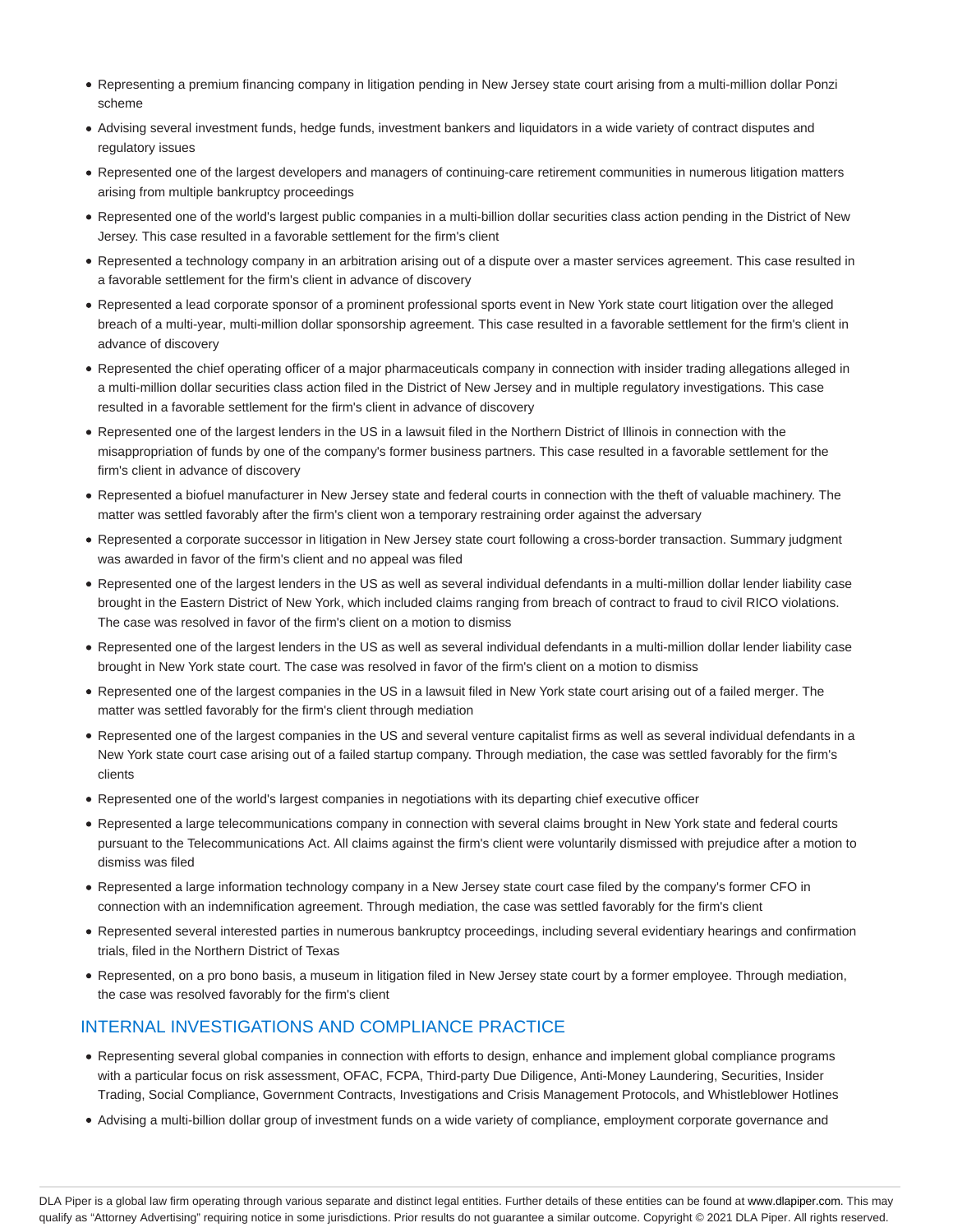litigation matters

- Representing one of the world's largest insurance companies in conducting several investigations relating to OFAC and FCPA concerns
- Represented Senator George J. Mitchell in conducting an independent investigation concerning the alleged illegal use of performance-enhancing substances in Major League Baseball. The resulting report was made public
- Represented one of the world's largest companies in connection with its effort to design, finalize and implement a global compliance program to appease an on-site federal monitor
- Represented a technology company in conducting an investigation into employment and insider trading allegations
- Represented one of the world's largest insurance companies in investigating the actions of a former senior executive
- Represented one of the world's largest insurance companies in investigating allegations asserted by a purported whistleblower
- Represented one of the world's largest public companies in uncovering and investigating a multi-million dollar Ponzi scheme and represented that company as a plaintiff in subsequent civil litigation filed in the Northern District of Texas
- Represented one of the world's largest companies in investigating an individual impersonating an executive of its investment arm
- Represented the Independent Audit Committee of a major telecommunications company in connection with an internal investigation of suspected accounting fraud. At the conclusion of the undertaking, a written report was made public and provided to the SEC, which was simultaneously investigating. The SEC closed its investigation without taking any action against the firm's client
- Represented the Independent Audit Committee of a major telecommunications company in connection with an internal investigation of suspected inventory theft in several domestic and international offices
- Represented, on a pro bono basis, the New Jersey Advisory Committee on Police Standards, which was ordered by New Jersey Governor Jon S. Corzine to evaluate the efforts of the New Jersey State Police to eradicate racial profiling. The report was made public
- Represented, on a pro bono basis, a museum in investigating allegations that assets were misappropriated by employees

#### INSURANCE PRACTICE

- Providing advice to several of the world's largest insurance companies in connection with directors and officers, mortgage, professional liability, business interruption, environmental, marine and first-party property insurance policies issued to a wide variety of businesses and industries
- Representing one of the world's largest mortgage insurance companies in connection with a multi-million dollar reinsurance dispute in an arbitration proceeding
- Represented a leading insurance company in coverage litigation against a major investment bank in a high-profile case in New York state court arising out of a directors' and officers' insurance claim. This case was resolved when the New York Court of Appeals found in favor of the firm's client
- Represented a leading insurance company in coverage litigation against a group of hedge funds in a multi-million dollar case in New Jersey state court. Through mediation, the case was resolved favorably for the firm's client
- Represented a leading insurance company in litigation against a major insurance company in a multi-million dollar dispute in New Jersey state court. Through mediation, the case was resolved favorably for the firm's client
- Represented a leading insurance company in a multi-million dollar dispute in New Jersey state court arising out of an environmental loss. Through mediation, the case was resolved favorably for the firm's client
- Represented a leading insurance company in litigation against a municipality in a multi-million dollar dispute in New Jersey state court. Through mediation, the case was resolved favorably for the firm's client
- Represented a leading insurance company in litigation against a quasi-governmental agency in a multi-million dollar dispute in Connecticut state court. Through mediation, the case was resolved favorably for the firm's client
- Represented an insurance broker against a large insurance company in connection with a multi-million dollar litigation in the Southern District of New York. Through mediation, the case was resolved favorably for the firm's client
- Represented a leading Hong Kong-based insurance company in litigation commenced by an insured in Texas state court. The matter was resolved for favorably for the firm's client
- Advised a leading Hong Kong-based insurance company in connection with the disbursement of disputed life insurance benefits in the face of various regulatory and other concerns